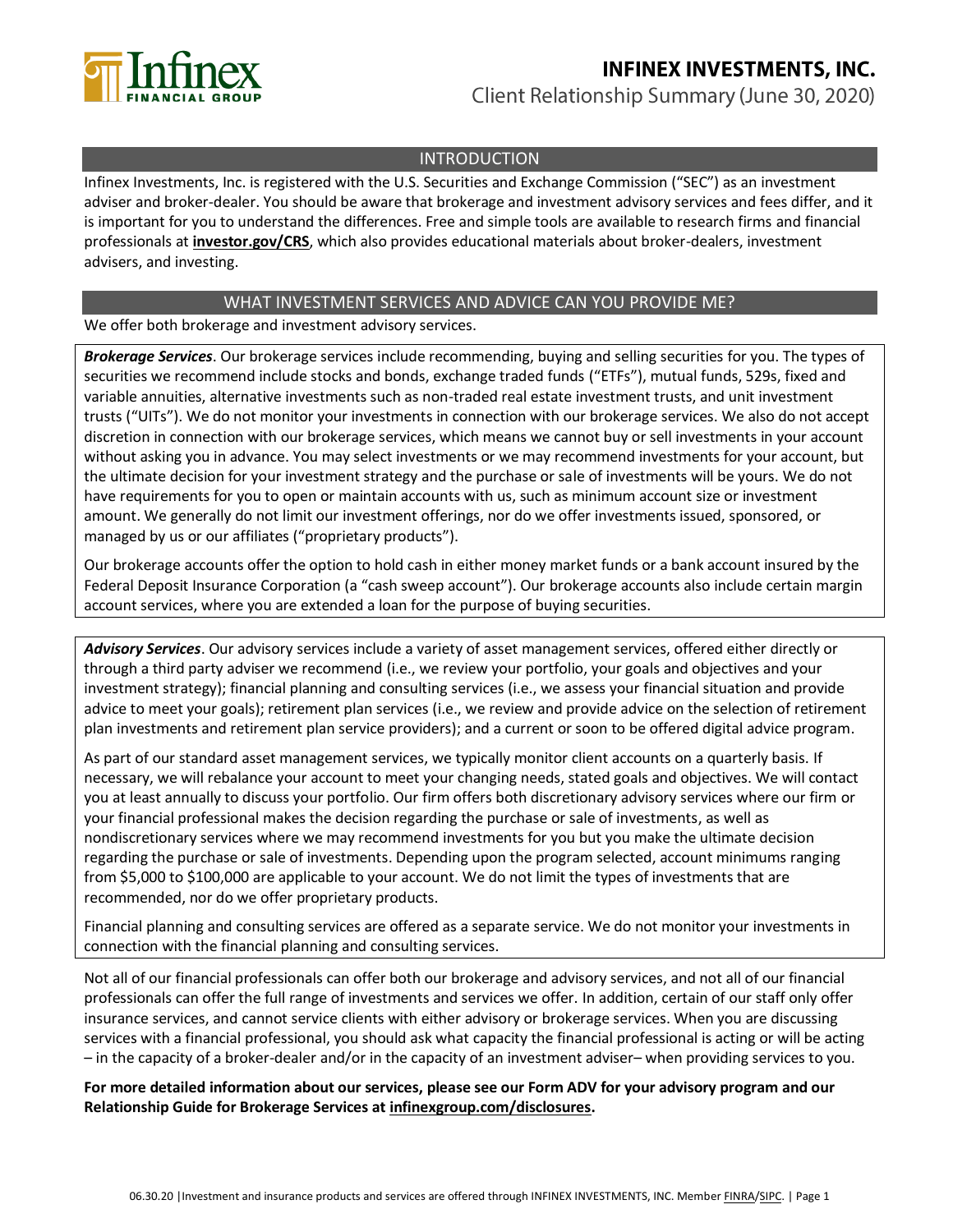#### **CONVERSATION STARTERS. Ask your financial professional:**

- Given my financial situation, should I choose an investment advisory service? Should I choose a brokerage service? Should I choose both types of services? Why or why not?
- How will you choose investments to recommend to me?
- What is your relevant experience, including your licenses, education, and other qualifications? What do these qualifications mean?

### WHAT FEES WILL I PAY?

*Brokerage Fees*. As a broker-dealer, we generally receive an upfront payment, typically called a "commission," each time we execute a transaction that results in the purchase or sale of a security in your account. These commissions often vary based on the investment and the size or amount of the transaction. With stocks or exchange-traded funds, this fee is usually a separate commission. With other investments, such as corporate, government, or municipal bonds, this fee might be part of the price you pay for the investment (called a "mark-up" or "mark down"). With mutual funds, this fee (typically called a "load") reduces the value of your investment. With variable annuities and variable insurance products, you pay this commission indirectly, as it is factored into the cost of insurance and is paid by the issuing insurance company to us.

Some investments (such as mutual funds and variable annuities) deduct additional ongoing fees and expenses that will reduce the value of your investment over time. Mutual funds, for instance, typically deduct ongoing fees and expenses, such as 12b-1 fees, management fees, or servicing fees, from fund assets. You may also have to pay fees such as surrender charges to sell the product. Lastly, you will be subject to additional fees charged by us or our clearing broker, such as custodian fees, account maintenance fees, account inactivity fees, account termination fees and transfer fees.

*Advisory Fees*. Our advisory fees vary depending upon the services you receive. For asset management services, we charge a quarterly advisory fee in advance based on the assets in your account, typically referred to as an "advisory fee." Our advisory fees will be automatically deducted from your advisory account, which will reduce the value of your advisory account. Because the fee is based upon the total assets in your account, the more assets you have, the more you will pay us.

A significant portion of our asset management services are performed through wrap fee programs. The advisory fee for wrap programs is typically higher than advisory fees for non-wrap programs because the advisory fee covers transaction costs and fees. For asset management services that are not provided through a wrap fee program, you will also pay separate brokerage transaction fees, such as commissions or ticket charges, when we buy or sell an investment for you. Some investments (such as mutual funds and variable annuities) deduct additional ongoing fees and expenses that will reduce the value of your investment over time, such as 12b-1 fees, management fees, or servicing fees. You will also be subject to fees charged by us or our clearing broker, such as custodian fees, account maintenance fees, account termination fees and transfer fees.

Our fees for financial planning and consulting services may be a fixed or variable amount based upon the issues to be addressed or may be based on an hourly charge. All financial planning and consulting fees will be specifically set forth in the financial planning or consulting agreement signed by you in advance of services. For retirement plan services, we typically charge an annual asset based fee based on a percentage of the assets in your retirement plan.

You will pay the fees and costs whether you make money or lose money on your investments. Fees and costs will reduce any amount of money you make on your investments over time. Please make sure you understand what fees and costs you are paying.

**For more detailed information on our fees and costs, please see our Form ADV for your advisory program and our Relationship Guide for Brokerage Services at [infinexgroup.com/disclosures.](https://www.infinexgroup.com/disclosures)**



#### **CONVERSATION STARTERS. Ask your financial professional:**

▪ Help me understand how these fees and costs might affect my investments. If I give you \$10,000 to invest, how much will go to fees and costs, and how much will be invested for me?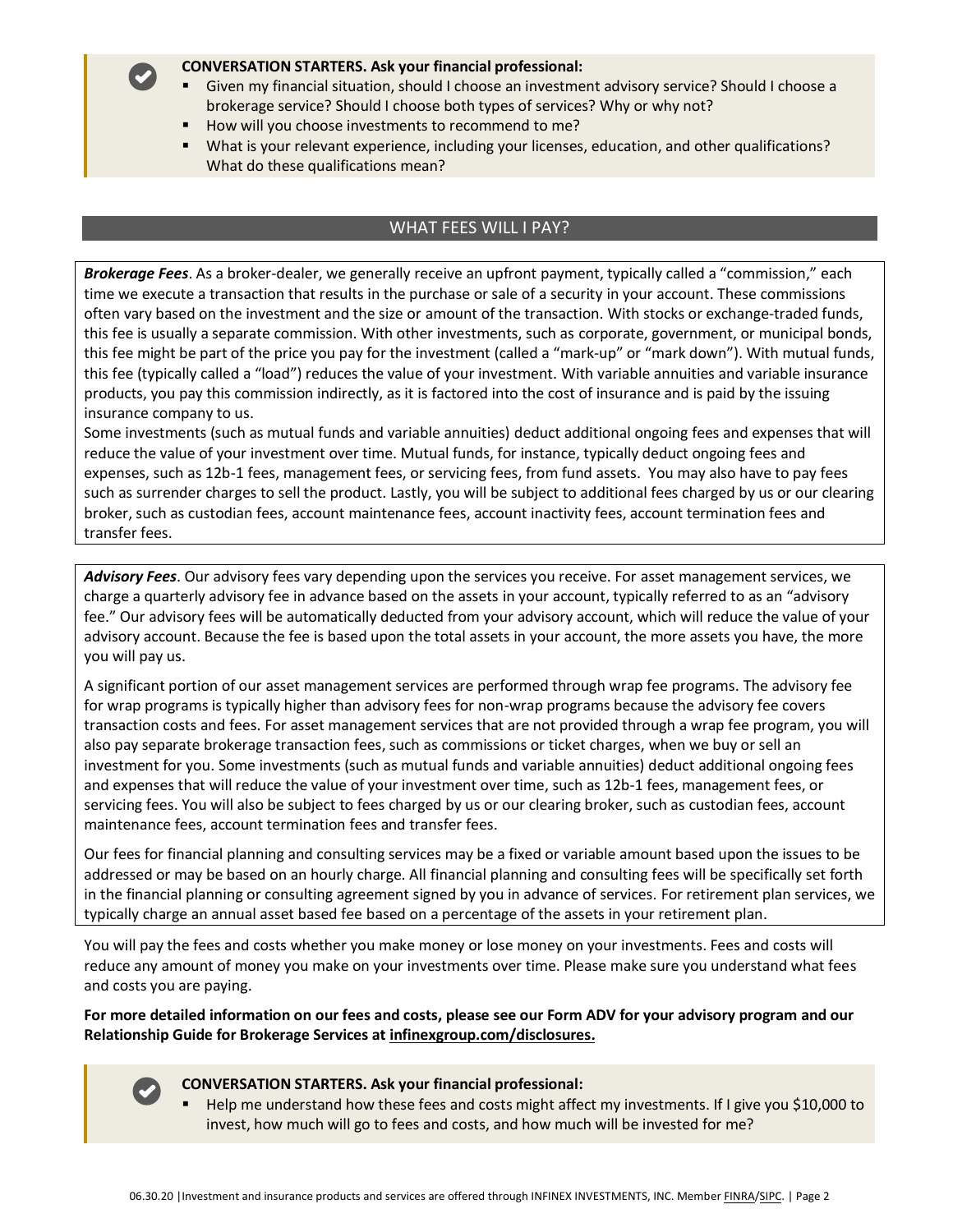## WHAT ARE YOUR LEGAL OBLIGATIONS TO ME WHEN PROVIDING RECOMMENDATIONS AS MY BROKER-DEALER OR WHEN ACTING AS MY INVESTMENT ADVISER? HOW ELSE DOES YOUR FIRM MAKE MONEY AND WHAT CONFLICTS OF INTEREST DO YOU HAVE?

**When we provide you with a recommendation as your broker-dealer or act as your investment adviser**, we have to act in your best interest and not put our interest ahead of yours. At the same time, the way we make money creates some conflicts with your interests. You should understand and ask us about these conflicts because they can affect the recommendations and investment advice we provide you. Here are some examples to help you understand what this means:

*Brokerage Services*. For brokerage accounts, we receive commissions and other fees from the purchase and sale of securities. Because we earn a commission each time you enter into a transaction, we have a conflict of interest any time we recommend the purchase or sale of a security. These conflicts include encouraging you to trade more often, recommending additional investments, or recommending investments that pay us more commissions or fees than investments that pay less commissions or fees.

When we sell an investment to you, our firm receives third party payments, such as 12b-1 fees, from some issuers, including mutual funds and insurance companies. The amount of these third-party payments varies between the issuers and the different investments that we offer. These third-party payments present a conflict of interest because it gives us an incentive to recommend investments that entail such payments and that pay us more compensation. Our firm also receives revenue sharing payments from investment sponsors, including insurance carriers who issue annuities and alternative investment providers. These payments are based upon the sales of such products, a fixed fee, or a combination of both. This creates a conflict because we have an incentive to recommend investments from product sponsors who participate in our sponsorship program, and to encourage you to increase the amount of assets in those investments.

We also receive third party and revenue sharing payments from our clearing broker. These include fees collected by our clearing broker on cash sweep accounts maintained by our customers. This creates a conflict because we have an incentive to recommend that you maintain a cash sweep with our clearing broker. Our clearing broker also makes certain loans and margin accounts available to our customers and shares the interest revenue with us and our financial professionals. Because some of our financial professionals can mark up the rate of interest in connection with these services, we and our financial professionals have a conflict because we have an incentive to recommend these loans and margin accounts to you and increase your rate of interest.

*Advisory Services*. In investment advisory accounts, a conflict of interest exists any time we recommend that you keep your assets under our management rather than remove your assets from our management because we are paid an advisory fee based on the assets that we manage. Examples could include recommending that you rollover your assets into an advisory account managed by our firm, or recommending that your assets remain in your advisory account with us rather than satisfying a debt obligation.

In addition to the compensation described above, our firm receives compensation and other economic benefits from our clearing firm for both our brokerage services and advisory services. This compensation includes the sharing of certain custodial and other fees charged by the clearing firm to our customers and payments and other benefits based upon the overall revenues produced by our firm's customers for the clearing broker. The receipt of these economic benefits by our firm creates a conflict of interest because it creates an incentive for us to recommend transactions in securities that utilize the services of our clearing broker.

Our firm also receives non-cash compensation from product issuers and service providers that is not in connection with any particular customer or investment. Compensation includes such items as reimbursement in connection with educational meetings, reimbursement of our conference and event costs, and marketing and advertising initiatives. The receipt of this economic benefit by our firm creates a potential conflict of interest and may indirectly influence our choice of product issuers and service providers.

**For more detailed information about our conflicts of interest, please see our Form ADV for your advisory program and Relationship Guide for Brokerage Services at [infinexgroup.com/disclosures.](https://www.infinexgroup.com/disclosures)**

**CONVERSATION STARTERS. Ask your financial professional:**

How might your conflicts of interest affect me, and how will you address them?